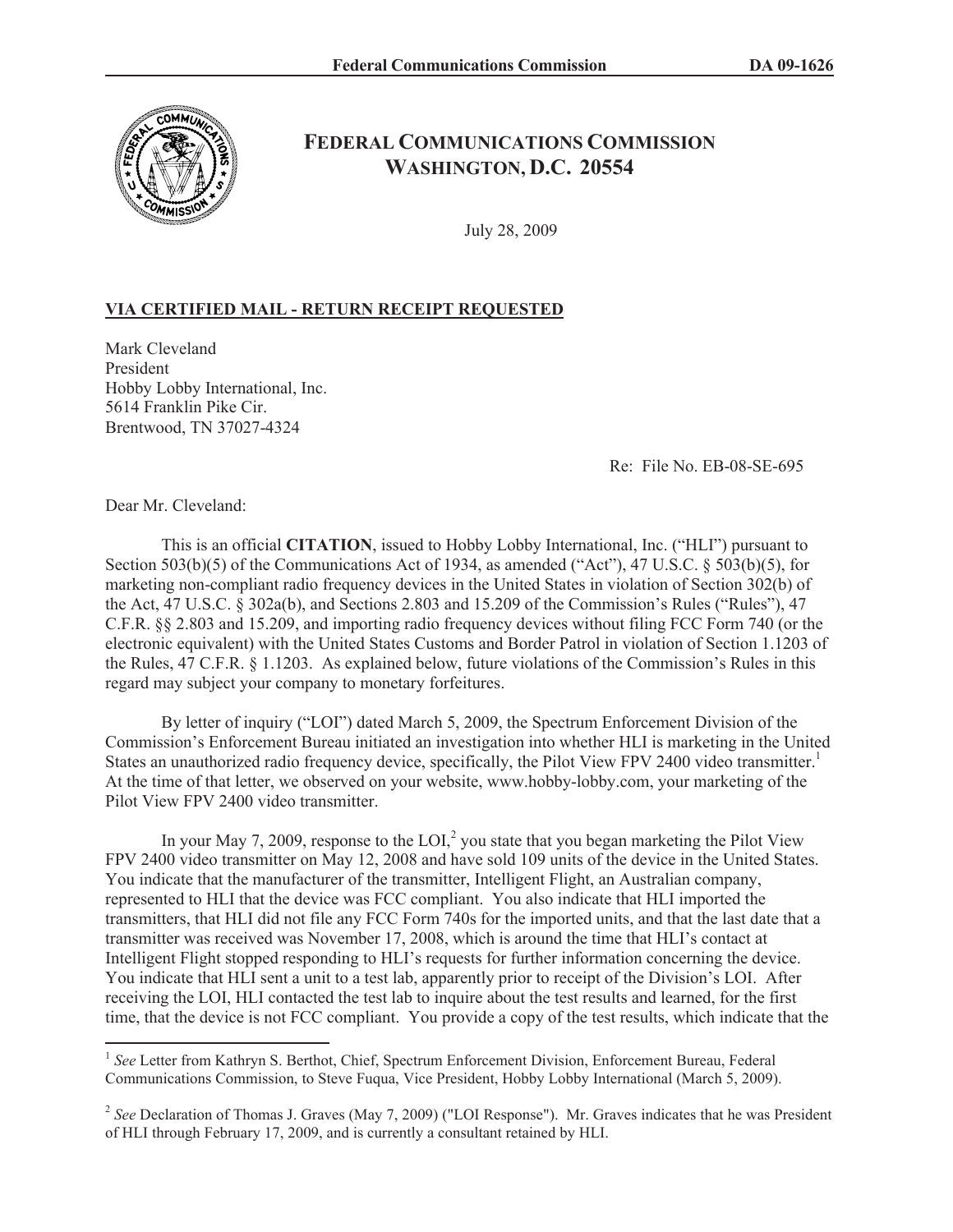device substantially exceeds FCC radiated emission limits.<sup>3</sup> You state that Hobby Lobby discontinued selling this device as soon as it became aware that the device was not FCC compliant.

Section 302(b) of the Act provides that "[n]o person shall manufacture, import, sell, offer for sale, or ship devices or home electronic equipment and systems, or use devices, which fail to comply with regulations promulgated pursuant to this section." Section  $2.803(a)(1)$  of the Commission's implementing regulations provides that:

no person shall sell or lease, or offer for sale or lease (including advertising for sale or lease), or import, ship, or distribute for the purpose of selling or leasing or offering for sale or lease, any radio frequency device unless … [i]n the case of a device subject to certification, such device has been authorized by the Commission in accordance with the rules in this chapter and is properly identified and labeled as required by  $\S 2.925$  and other relevant sections in this chapter.

Pursuant to Section 15.201(b) of the Rules, 47 C.F.R. § 15.201(b), intentional radiators,<sup>4</sup> such as the Pilot View FPV 2400, must be authorized in accordance with the Commission's certification procedures prior to the initiation of marketing<sup>5</sup> in the United States. Moreover, intentional radiators must comply with all applicable FCC technical standards, including the radiated emission limits set forth in Section 15.209 of the Rules.<sup>6</sup> HLI admits that it marketed the Pilot View FPV 2400 video transmitter in the United States and that this device does not comply with the FCC's radiated emission limits.

Under Section 2.1203 of the Rules, $<sup>7</sup>$  no radio frequency device may be imported into the Customs</sup> territory of the United States unless the importer declares that the device meets one of the conditions for entry set forth in Section 2.1204 of the Rules.<sup>8</sup> Pursuant to Section 2.1205, this declaration must be filed electronically, where electronic filing with Customs is available, or using FCC Form 740, where electronic filing with Customs has not been implemented.<sup>9</sup> HLI admits that it imported units of the Pilot View FPV 2400 without making the required import declaration either electronically or on FCC Form 740.

Accordingly, it appears that HLI violated Section 302(b) of the Act and Sections 2.803 and 15.209 of the Rules by marketing in the United States the Pilot View FPV 2400 transmitter. It also appears that HLI violated Section 2.1203 of the Rules by importing the Pilot View FPV 2400 transmitter without making the required import declaration.

## **If, after receipt of this citation, you violate the Communications Act or the Commission's Rules in any manner described herein, the Commission may impose monetary forfeitures not to exceed \$16,000 for each such violation or each day of a continuing violation.<sup>10</sup>**

<sup>&</sup>lt;sup>3</sup> See 47 C.F.R. § 15. 209. HLI does not indicate in its LOI response whether the Pilot View FPV 2400 video transmitter ever received a grant of equipment certification or is labeled with an FCC Identification number.

<sup>&</sup>lt;sup>4</sup> Section 15.3(o) of the Rules defines an "intentional radiator" as a "device that intentionally generates and emits radio frequency energy by radiation or induction." 47 C.F.R. § 15.3(o).

<sup>&</sup>lt;sup>5</sup> Section 2.803(e)(4) of the Rules defines "marketing" as the "sale or lease, or offering to sale or lease, including advertising for sale or lease, or importation, shipment or distribution for the purpose of selling or leasing or offering for sale or lease." 47 C.F.R. § 2.803(e)(4).

<sup>6</sup> *See* 47 C.F.R. § 15.209.

<sup>7</sup> *See* 47 C.F.R. § 2.1203.

<sup>8</sup> *See* 47 C.F.R. § 2.1204.

<sup>9</sup> *See* 47 C.F.R. § 2.1205.

 $10$  See 47 C.F.R. § 1.80(b)(3).